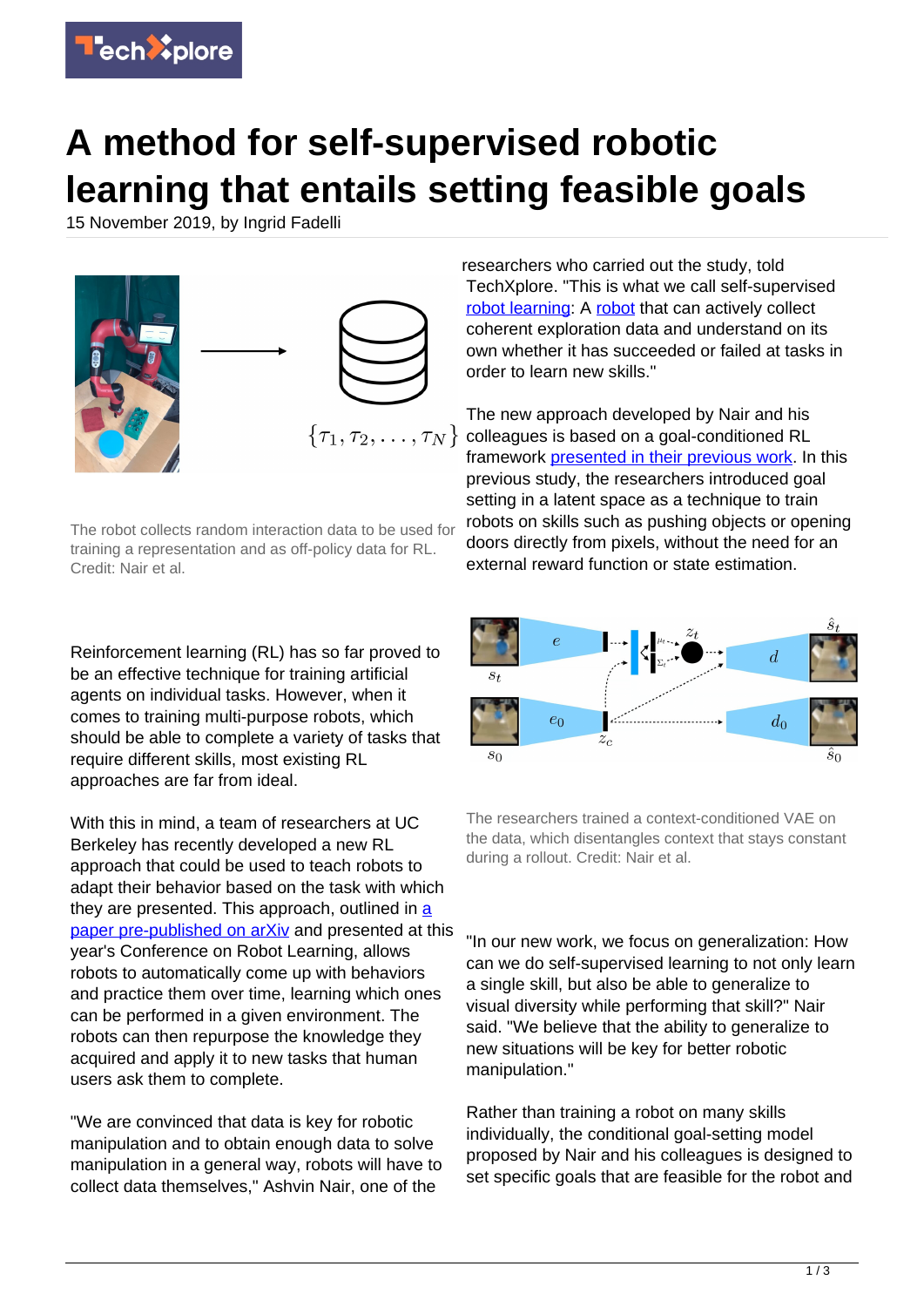

are aligned with its current state. Essentially, the algorithm they developed learns a specific type of representation that separates things that the robot can control from the things it cannot control.

When using their self-supervised learning method, the robot initially collects data (i.e. a set of images and actions) by randomly interacting with its surrounding environment. Subsequently, it trains a compressed representation of this data that converts images into low-dimensional vectors that implicitly contain information such as the position of objects. Rather than being explicitly told what to learn, this representation automatically understands colleagues plan to continue testing their approach concepts via its compression objective.

"Using the learned representation, the robot practices reaching different goals and trains a policy using [reinforcement learning](https://techxplore.com/tags/reinforcement+learning/)," Nair explained. "The compressed representation is key for this practice phase: it is used to measure how close two images are so the robot knows when it has succeeded or failed, and it is used to sample goals for the robot to practice. At test time, it can then match a goal image specified by a human by executing its learned policy."

The researchers evaluated the effectiveness of their approach in a series of experiments in which an artificial agent manipulated previously unseen objects in an environment created using the MuJuCo simulation platform. Interestingly, their training method allowed the robotic agent to acquire skills automatically that it could then apply to new situations. More specifically, the robot was able to manipulate a variety of objects, generalizing © 2019 Science X Network manipulation strategies it previously acquired to new objects that it had not encountered during training. [ccrig.github.io/](https://ccrig.github.io/)

"We are most excited about two results from this work," Nair said. "First, we found that we can train a policy to push objects in the real world on about 20 objects, but the learned policy can actually push other objects too. This type of generalization is the main promise of deep learning methods, and we hope this is the start of much more impressive forms of generalization to come."

Remarkably, in their experiments, Nair and his

colleagues were able to train a policy from a fixed dataset of interactions without having to collect a large amount of data online. This is an important achievement, as data collection for robotics research is generally very expensive, and being able to learn skills from fixed datasets makes their approach far more practical.

In the future, the model for self-supervised learning developed by the researchers could aid the development of robots that can tackle a wider variety of tasks without training on a large set of skills individually. In the meantime, Nair and his in simulated environments, while also investigating ways in which it could be enhanced further.

"We are now pursuing a few different lines of research, including solving tasks with a much greater amount of visual diversity, as well as solving a large set of tasks simultaneously and seeing if we are able to use the solution on one task to speed up solving the next task," Nair said.

 **More information:** Contextual imagined goals for self-supervised robotic learning. arXiv:1910.11670 [cs.RO]. [arxiv.org/abs/1910.11670](https://arxiv.org/abs/1910.11670)

Visual reinforcement learning with imagined goals. arXiv:1807.04742 [cs.LG]. [arxiv.org/abs/1807.04742](https://arxiv.org/abs/1807.04742)